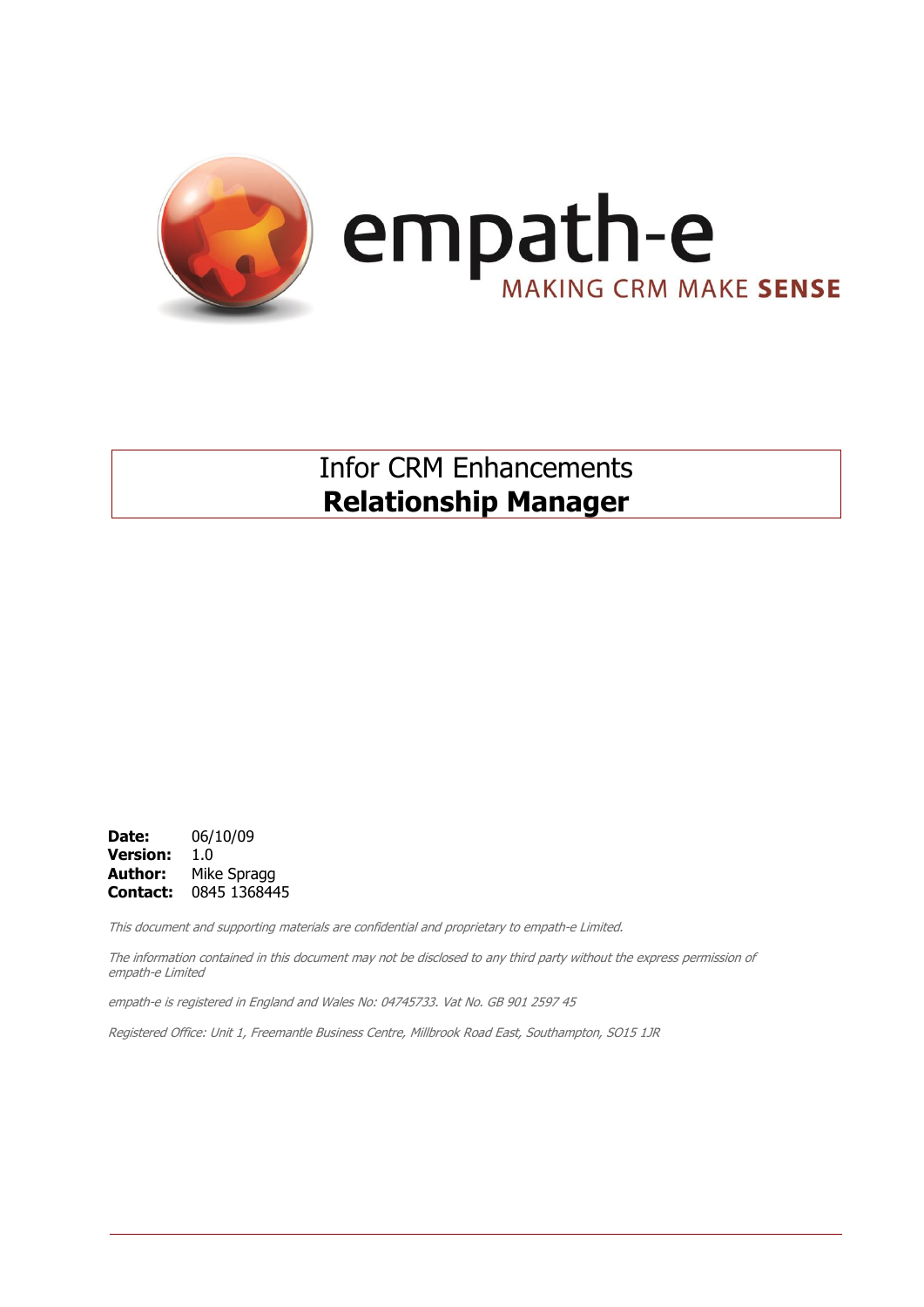## <span id="page-1-0"></span>**CONTENTS**

| 1.0 |  |
|-----|--|
|     |  |
|     |  |
|     |  |
|     |  |
|     |  |
|     |  |
|     |  |
|     |  |
|     |  |
|     |  |
|     |  |
|     |  |

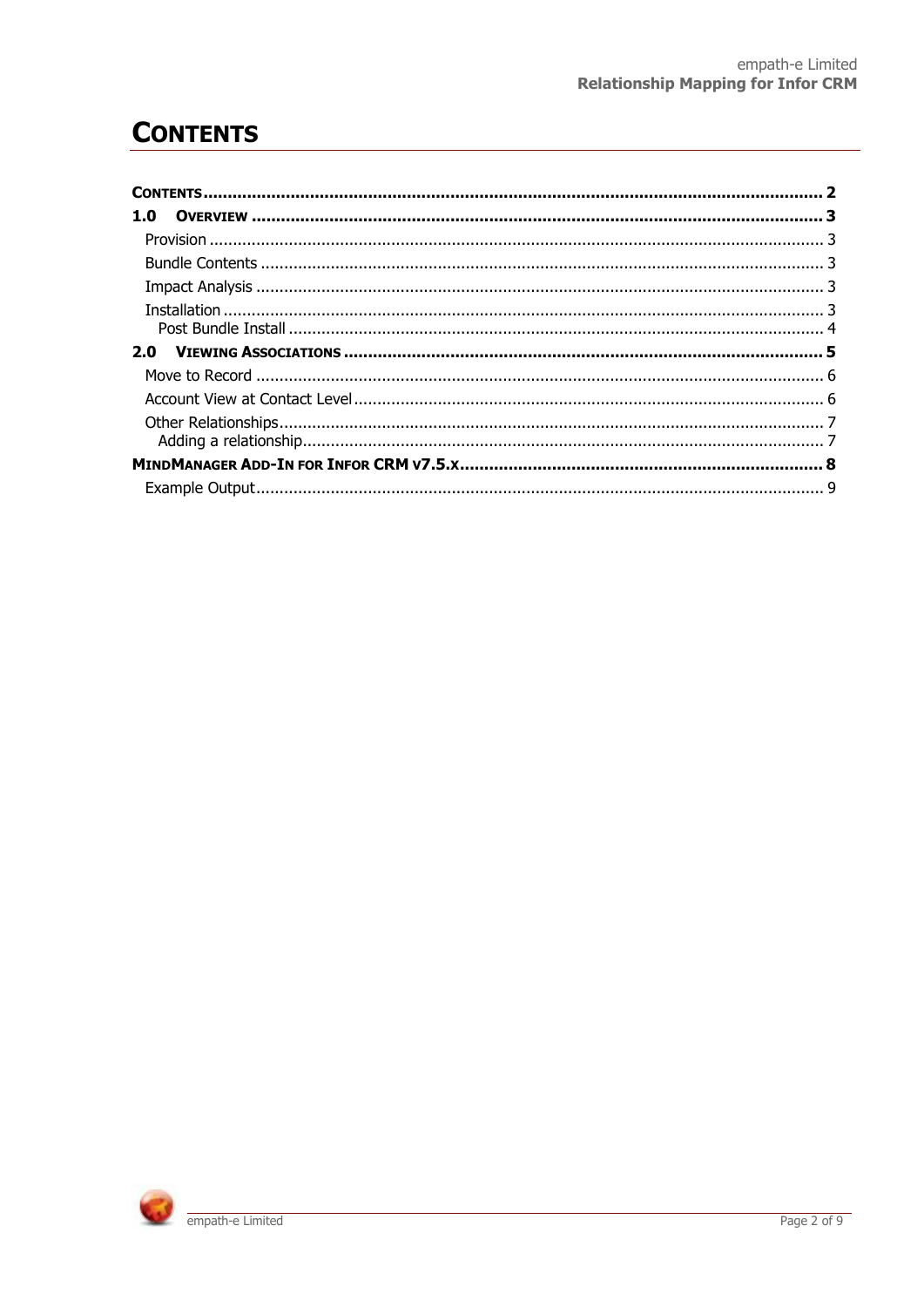# <span id="page-2-0"></span>**1.0 OVERVIEW**

### <span id="page-2-1"></span>**Provision**

- Display hierarchical relationships based on data in Infor CRM.
- Provide export to Mind Manager™
- Treeview to display Infor CRM Associations plus external relationships

This utility enables you to see at a glance who reports to whom, what contacts are associated and what accounts are linked to other accounts. You can also add **contact to company** relationships that allow you to see who is linked to what company and at what level. This is aside from the normal Infor CRM Account to Account and Contact to Contact associations.

The utility brings together many pieces of information in order for you to display a consolidated view of each contact/company.

### <span id="page-2-2"></span>**Bundle Contents**

The following plugins are supplied or updated in this bundle.

| <b>Plugin Type</b>        | Item                                                       |
|---------------------------|------------------------------------------------------------|
| Table                     | EM RELATIONSHIP - holds external relationships             |
| Scripts, VBscript System: | EMVS RELATIONSHIPS SUPPORT                                 |
|                           | EMAS MINDMANAGER ACCOUNT                                   |
|                           | EMVS RELATIONSHIPS SUPPORT                                 |
| Forms System:             | EMAF RELATIONSHIPS (main display form)                     |
|                           | EMAF_REL_MANAGE (Add/Edit form for external relationships) |
|                           | EMAF MINDMANAGER (Mind Manager Plugin)                     |
| Toolbars System:          | <b>EM RELATIONSHIPS</b>                                    |
| Menus System:             | {None}                                                     |
| Picklist:                 | RELATIONSHIP TYPE (for external relationships)             |

#### **Updated:**

(None)

### <span id="page-2-3"></span>**Impact Analysis**

None of the additions will alter the system in any way and can be easily removed without issue. The table is **not** removed upon de-installation (to preserve any data) and will need to be removed manually if required via Architect.

### <span id="page-2-4"></span>**Installation**

Simply install the bundle as normal – all plugins are unique and the bundle will install the plugins as normal.

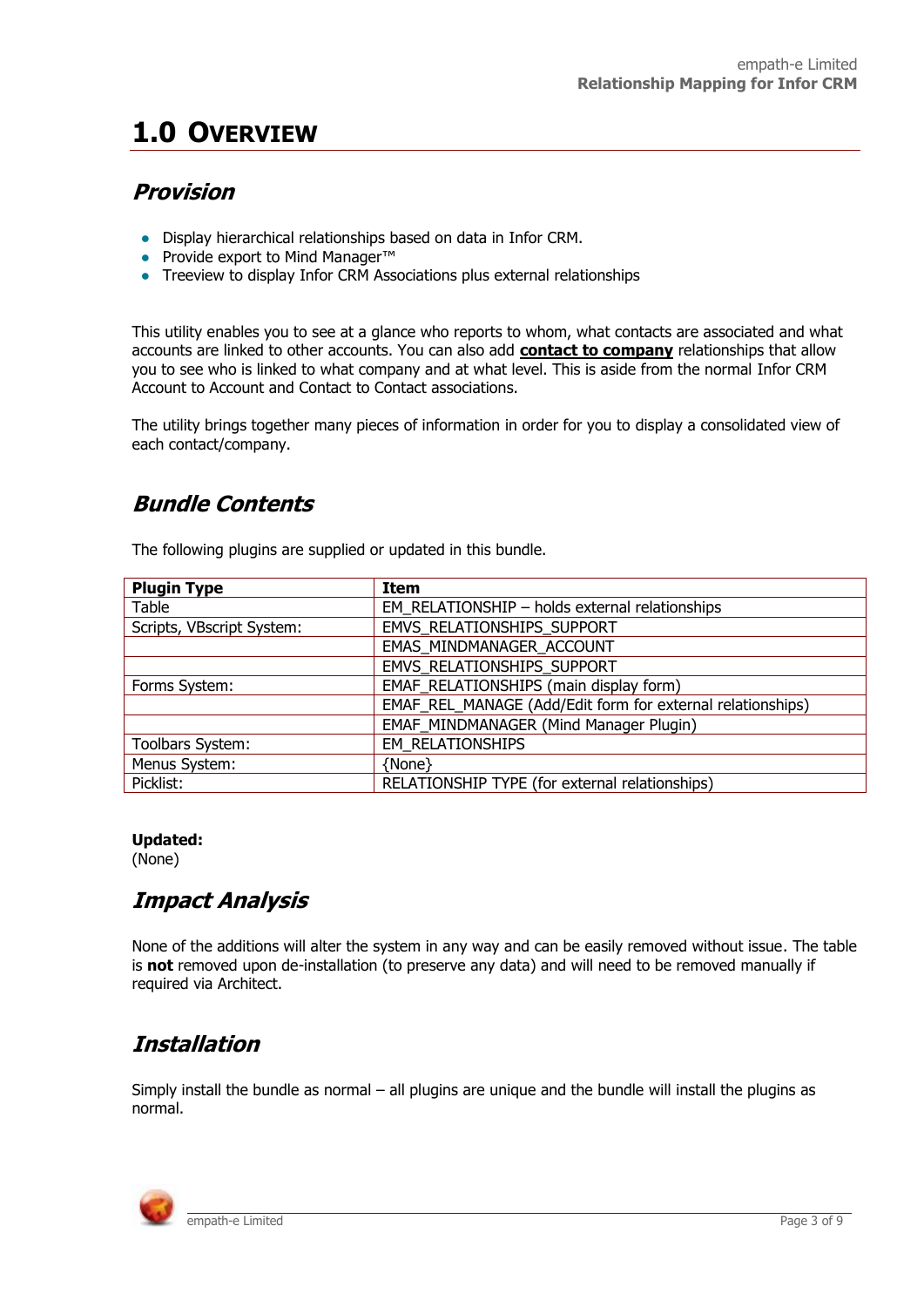#### <span id="page-3-0"></span>**Post Bundle Install**

The toolbar will be appended with the following new icons:



The first button invokes the relationship view, the second invokes the MindManager™ export if required/installed.

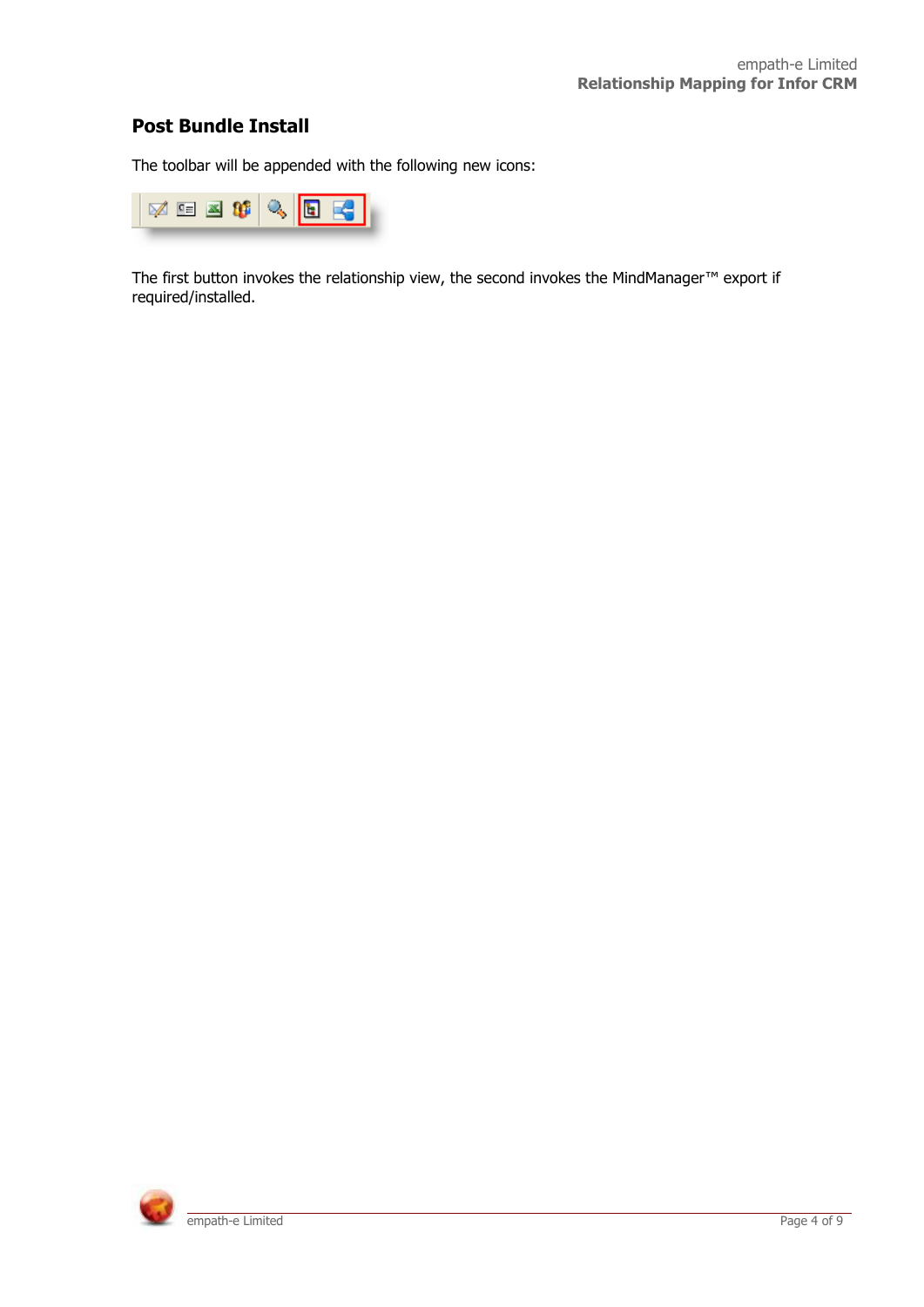# <span id="page-4-0"></span>**2.0 VIEWING ASSOCIATIONS**

Move to the relevant record within Infor CRM and then press the toolbar button to show the relationship view for this account/contact:



The top level node displays the current contact. All sub-relations are then shown under each node category.

The window is non-modal – you can continue to move around Infor CRM (just hit refresh to display the current relationship view).

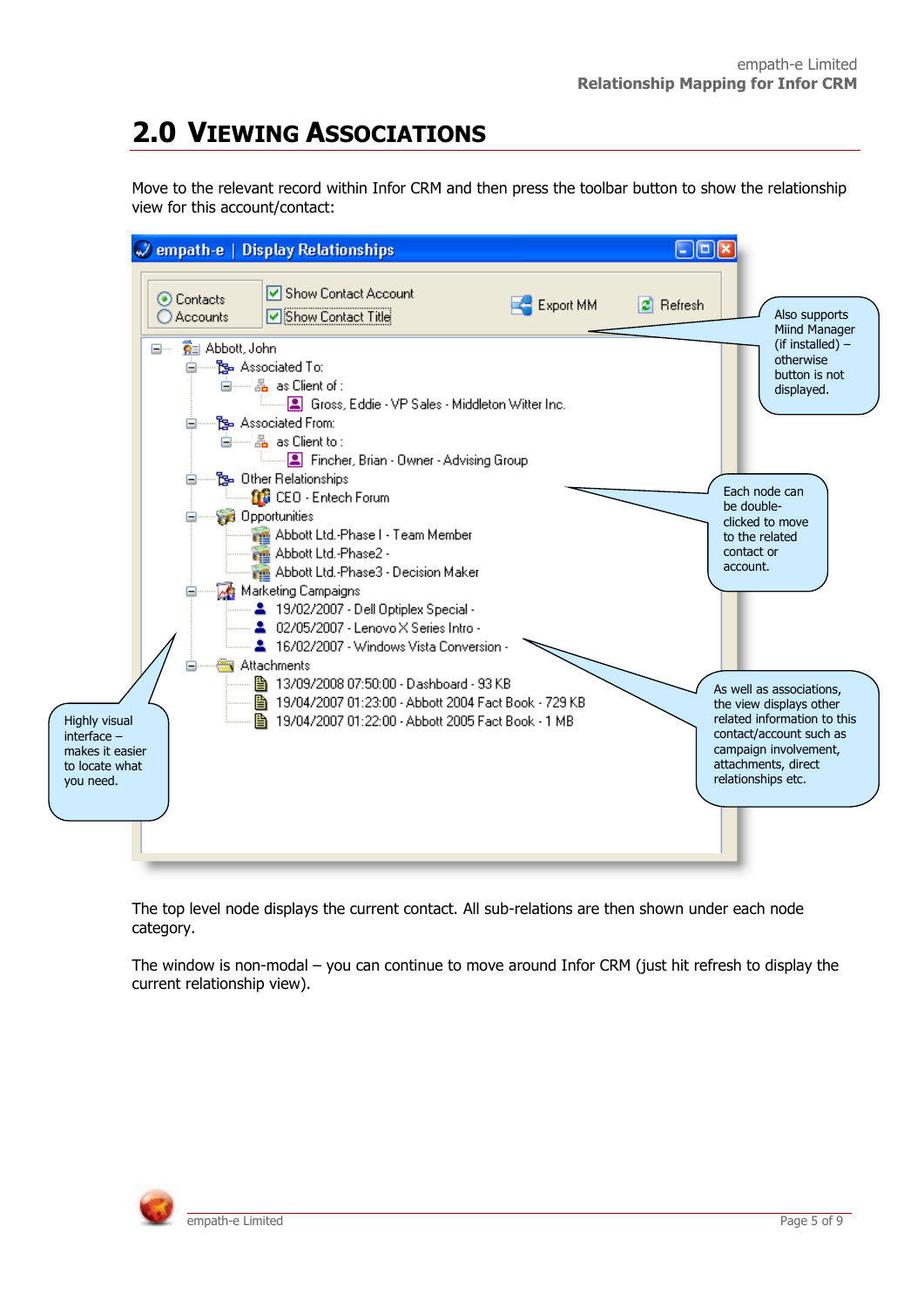### <span id="page-5-0"></span>**Move to Record**

Double-click any node and it will move to that record within Infor CRM – leaving the existing relationship view intact. This means you can browse around all relationships without the need to invoke any further views.

Double-clicking does the following:

| <b>View</b>                | <b>Action</b>                      |
|----------------------------|------------------------------------|
| Associations               | Moves to that record               |
| Other relationships        | Moves to the account record        |
| Opportunities              | Moves to the opportunity view      |
| <b>Marketing Campaigns</b> | Opens the campaign main-view       |
| Attachments                | Opens the attachment, if available |

**NB:** Attachments - if an attachment is found then it will be opened in the local application e.g. Microsoft Word/Excel. If it cannot be found then you will be asked whether you wish to open this from the main filestore (on the server). This enables a remote client, who has not synced attachments, but is on the corporate network to still open attached files. If the file cannot be located then the user is informed appropriately.

|                                                                                                         | Potential Remote User/Remote Office |
|---------------------------------------------------------------------------------------------------------|-------------------------------------|
| Unable to locate attachment: !QQF8AA000886update.txt<br>Did you wish to check the server for this file? |                                     |
|                                                                                                         | Yes<br>No                           |

### <span id="page-5-1"></span>**Account View at Contact Level**

Simply switch the radio-group button and the view will change to showing account level relationships.

| $\mathcal{D}$ empath-e   Display Relationships                                                                                                                                                            |           |              |
|-----------------------------------------------------------------------------------------------------------------------------------------------------------------------------------------------------------|-----------|--------------|
| □ Show Contact Account<br>Contacts<br>□ Show Contact Title<br>) iAccountsi                                                                                                                                | Export MM | Refresh<br>œ |
| <b>BE</b> Abbott Ltd.<br>⊟…<br><b>E</b> -B-Associated To:<br>自 2 as Subsidiary of:<br><b>Example 3</b> Abbott WorldWide<br><b>E</b> -B-Associated From:<br>自 2 as Client of:<br><b>Bri</b> Advising Group |           |              |

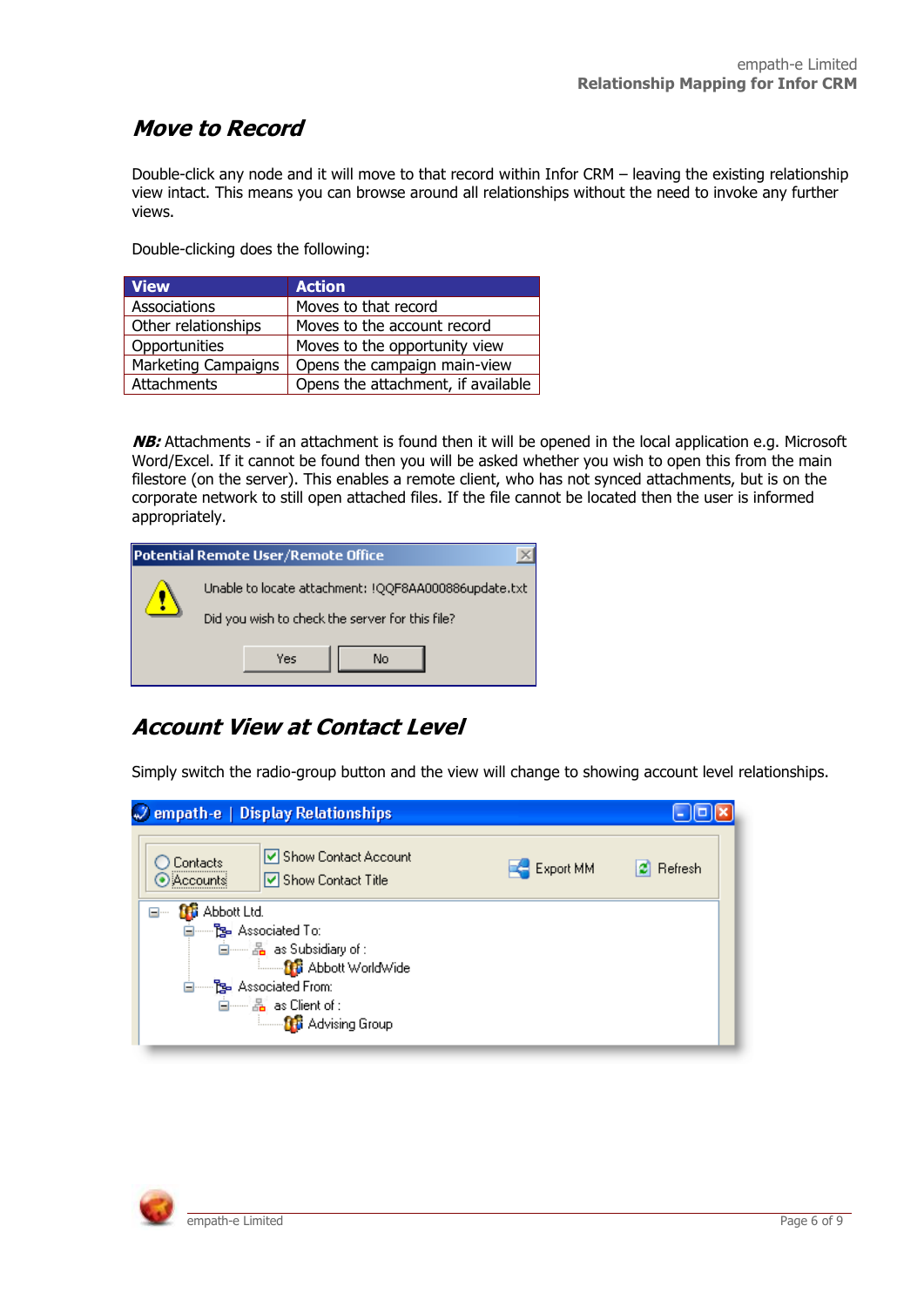### <span id="page-6-0"></span>**Other Relationships**

This node enables you to define relationships that are from Contact ►Account level e.g. Directorship/Chairman. These are different from the normal Infor CRM Account ► Account or Contact ► Contact level relationships.

#### <span id="page-6-1"></span>**Adding a relationship**

Right mouse click the **Other Relationships** node and select "Manage/Add Item" – the following view will then display:

| OΚ     |
|--------|
|        |
| Cancel |
|        |
|        |
|        |

Locate the account you wish to link this contact to and then add the relationship type. The view will then refresh with this displayed. If you wish to alter the type, simply right mouse click and edit the relationship.

| টু Other Relationships                                |
|-------------------------------------------------------|
| <b>fr</b> Chairman - Decco USA                        |
| <b>Co</b> Chairman - Fife Technologies Services       |
| <b>11</b> Non-Executive Director - Genisis Management |
| <b>But</b> Director - Jim KI, Inc.                    |
| <b>Director - Services Manufacturing</b>              |

#### **Deleting a relationship**

Right mouse click the desired node to be deleted and select "Delete".

**NB:** Only "Other Relationships" may be deleted from this view. Selecting delete on any other node is ignored.

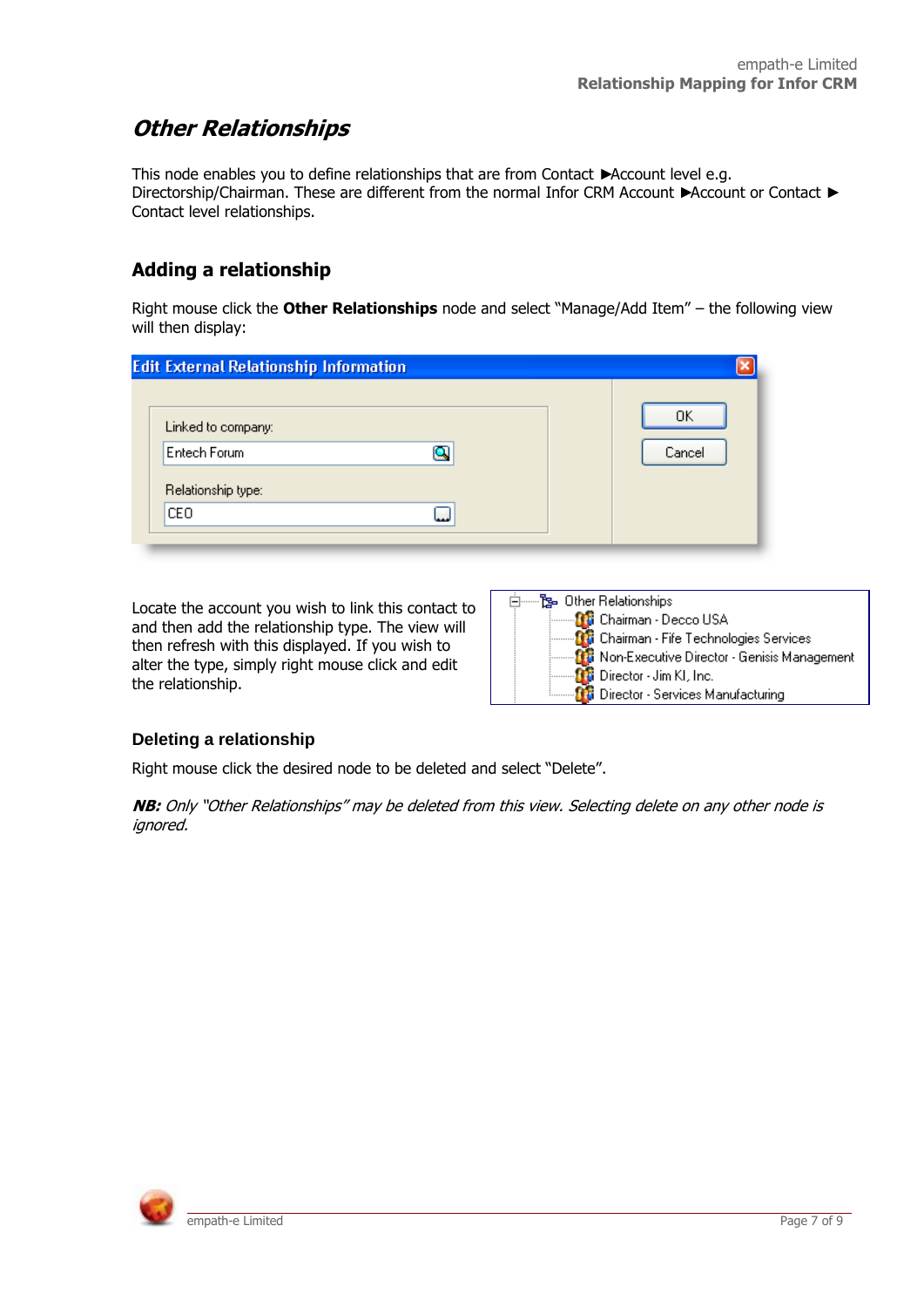# <span id="page-7-0"></span>**MINDMANAGER ADD-IN FOR INFOR CRM V7.5.X**

Mind Manager™ from MindJet ([http://www.mindmanager.com\)](http://www.mindmanager.com/) enables you to display the existing relationships in a totally different way than the normal grids/tree-views that Infor CRM supports. It's an exceptionally powerful tool and enables any user to display existing Infor CRM data and add annotations on relationships (these are not stored however) and enables sales people to "draw" on the canvas and build up relationship lines that had not been considered previously.

As well as a "who knows who" display – it also summarises activity and, when combined with a user team, further lines/avenues of links can be created.

By clicking the MindManager button (either from the toolbar or from within the relationship viewer) the following is displayed:

| <b>MindManager Export</b>                                                                                                                                                                                                 |                                                   |                                                                                                     |
|---------------------------------------------------------------------------------------------------------------------------------------------------------------------------------------------------------------------------|---------------------------------------------------|-----------------------------------------------------------------------------------------------------|
| MindManager <sup>5</sup><br>Using MindManager you can translate static information from SalesLogix to an-<br>easily understood and highly visible format. Choose from the selection below to<br>start creating your maps. |                                                   |                                                                                                     |
| ∶Account il<br>Contact   <br>Opportunity<br>Create Map<br>level and finds all related entities.                                                                                                                           | This will create a map that starts at the account | Display Activities<br>$ $ Display Relationships<br>◘ Display Opportunities<br>◘ Display Competitors |
| Waiting to start                                                                                                                                                                                                          |                                                   |                                                                                                     |

This is a "shell", the account level entities are defined (with the contact and opportunity tabs ready to be extended if required).

Simply select the options you want to appear on the map and press **Create Map**.